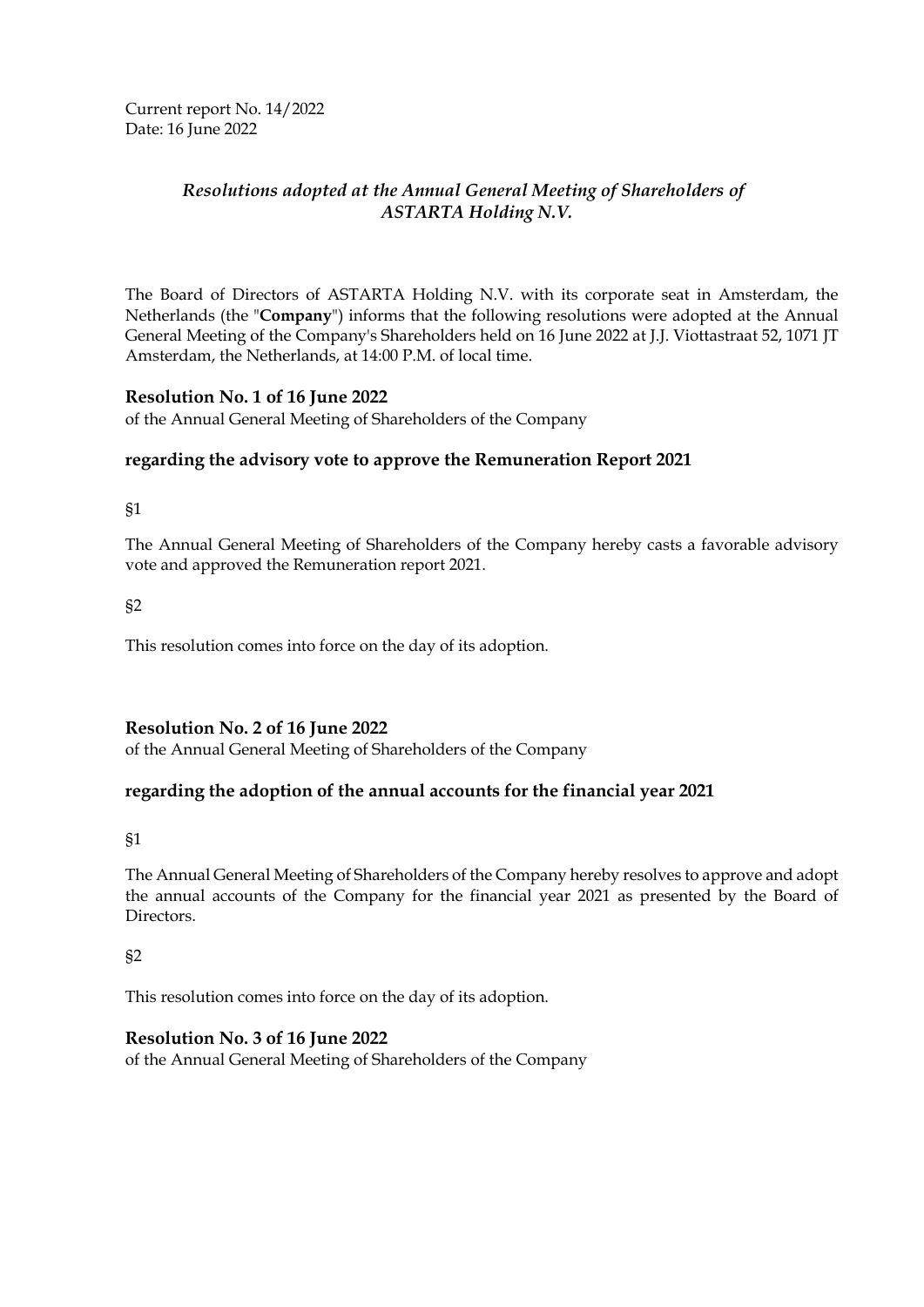**regarding the approval of the language to be used for preparation of the management report and annual accounts for financial year 2022.**

§1

The Annual General Meeting of Shareholders of the Company hereby resolves that the management report and annual accounts for the financial year 2022 will be prepared in a different language than the Dutch language, being English.

§2

This resolution comes into force on the day of its adoption.

# **Resolution No. 4 of 16 June 2022**

of the Annual General Meeting of Shareholders of the Company

## **regarding granting of discharge to the Directors for their tasks during the financial year 2021**

§1

The Annual General Meeting of Shareholders of the Company hereby resolves to:

- (a) to grant discharge to Mr. Ivanchyk, for all acts of management performed for and on behalf of the Company during the financial year 2021.
- (b) to grant discharge to Mr. Gladky, for all acts of management performed for and on behalf of the Company during the financial year 2021.
- (c) to grant discharge to Mr. Van Campen, for all acts of management performed for and on behalf of the Company during the financial year 2021.
- (d) to grant discharge to Mr. Dahl, for all acts of supervision performed for and on behalf of the Company during the financial year 2021.
- (e) to grant discharge to Mr. Mettetal, for all acts of supervision performed for and on behalf of the Company during the financial year 2021.
- (f) to grant discharge to Mr. Arslan, for all acts of supervision performed for and on behalf of the Company during the financial year 2021

§2

This resolution comes into force on the day of its adoption.

### **Resolution No. 5 of 16 June 2022**

of the Annual General Meeting of Shareholders of the Company

## **regarding granting full and final discharge to Marc M.L.J. van Campen for his services as director of the Company.**

§1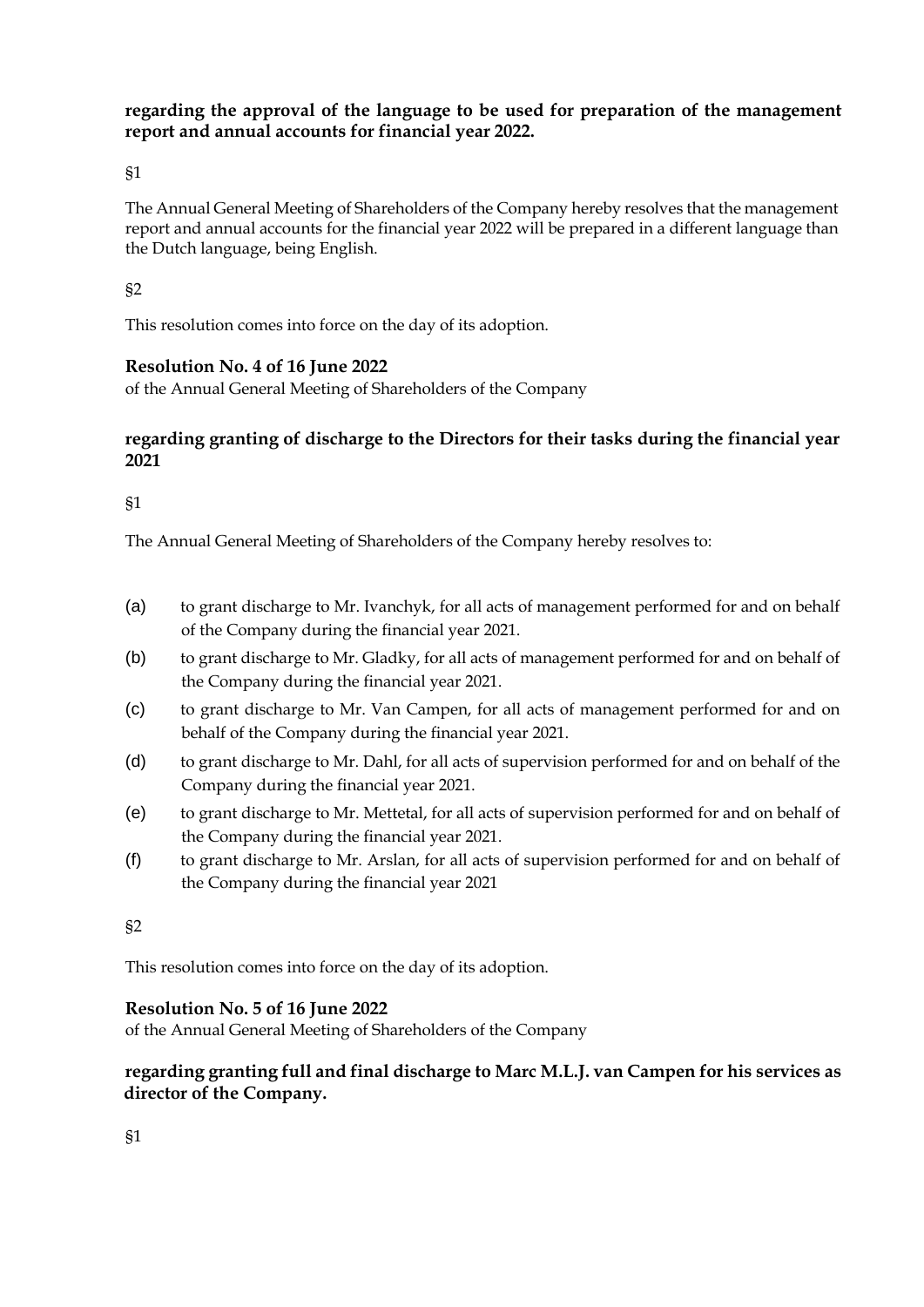*The Annual General Meeting of Shareholders of the Company hereby resolves to grant full and final discharge to Marc M.L.J. van Campen for his services as director of the Company.*

§2

This resolution comes into force on the day of its adoption.

# **Resolution No. 6 of 16 June 2022**

of the Annual General Meeting of Shareholders of the Company

# **regarding adoption of the profit appropriation for the financial year 2021.**

#### §1

*The Annual General Meeting of Shareholders of the Company hereby resolved to transfer net profit in the amount of EUR 94,141,000 to the Company's retained earnings reserve and not to distribute dividends.*

### §2

This resolution comes into force on the day of its adoption.

## **Resolution No. 7 of 16 June 2022**

of the Annual General Meeting of Shareholders of the Company

# **regarding the appointment of a person that will be temporarily charged with the management of the Company when all Directors are absent or unable to act ("***ontstentenis of belet")*

### §1

The Annual General Meeting of Shareholders of the Company hereby appoints Mr. Viacheslav Chuk as the person that will be temporarily charged with the management of the Company in the event that all Directors are absent or unable to act.

### §2

This resolution comes into force on the day of its adoption.

### **Resolution No. 8 of 16 June 2022**

of the Annual General Meeting of Shareholders of the Company

### **regarding the appointment of the Company's external auditor for the financial year 2022**

§1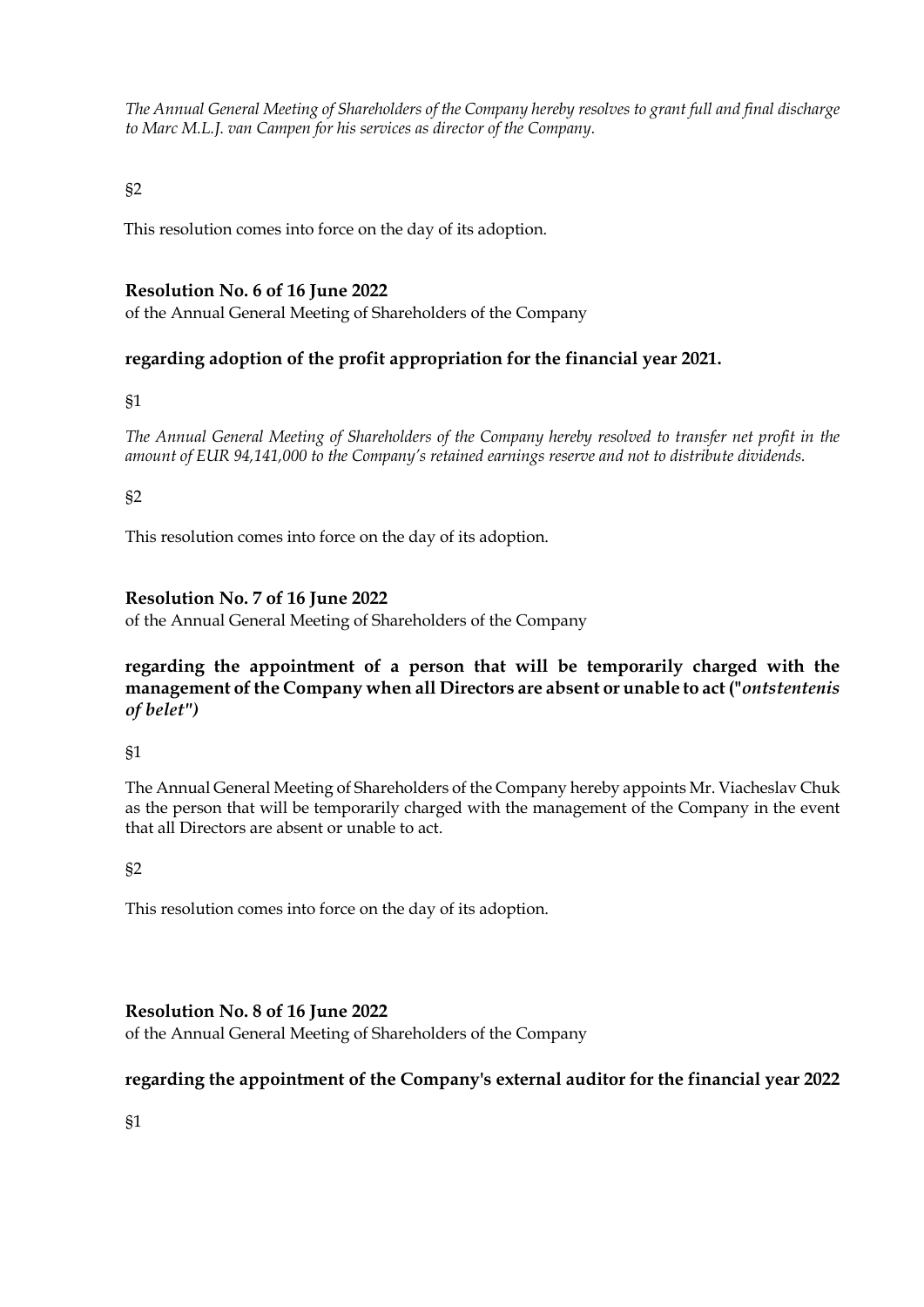The Annual General Meeting of Shareholders of the Company hereby entrusts the Board of Directors to enter into negotiations with Ernst&Young, KPMG, Deloitte & Touche, Pricewaterhousecoopers, Grant Thornton, BDO and Baker Tilly and pending the results of negotiations with these firms, to enter into an engagement with one of these accounting firms for rendering audit services for the financial year 2022.

§2

This resolution comes into force on the day of its adoption.

### **Resolution No. 9 of 16 June 2022**

of the Annual General Meeting of Shareholders of the Company

**regarding reappointment of (i) Executive Director A, CEO, member of the Board of Directors, (ii) Executive Director A, CFO, member of the Board of Directors, (iii) Executive Director B, Chief Compliance Officer, member of the Board of Directors, who will resign and be replaced by Savvas Perikleous as of the effective time of the Conversion and (iv) Non-Executive Director C, Chairman of the Board of Directors.**

§1

The Annual General Meeting of Shareholders of the Company hereby resolved to reappoint Mr. Viktor Ivanchyk as Executive Director A, Mr. Viktor Gladky as Executive Director A, Mr. Gilles Mettetal as Non-Executive Director C and Mr. Marc Van Campen as Executive Director B.

§2

This resolution comes into force on the day of its adoption.

### **Resolution No. 10 of 16 June 2022**

of the Annual General Meeting of Shareholders of the Company

### **regarding the adoption of amendments to Annex 6.2. (resignation schedule for members of the Board of Directors of the Company) of the rules of the Board of Directors**

#### §1

The Annual General Meeting of Shareholders of the Company hereby adopts the amendments to Annex 6.2. (resignation schedule for members of the Board of Directors of the Company) of the rules of the Board of Directors.

#### §2

This resolution comes into force on the day of its adoption.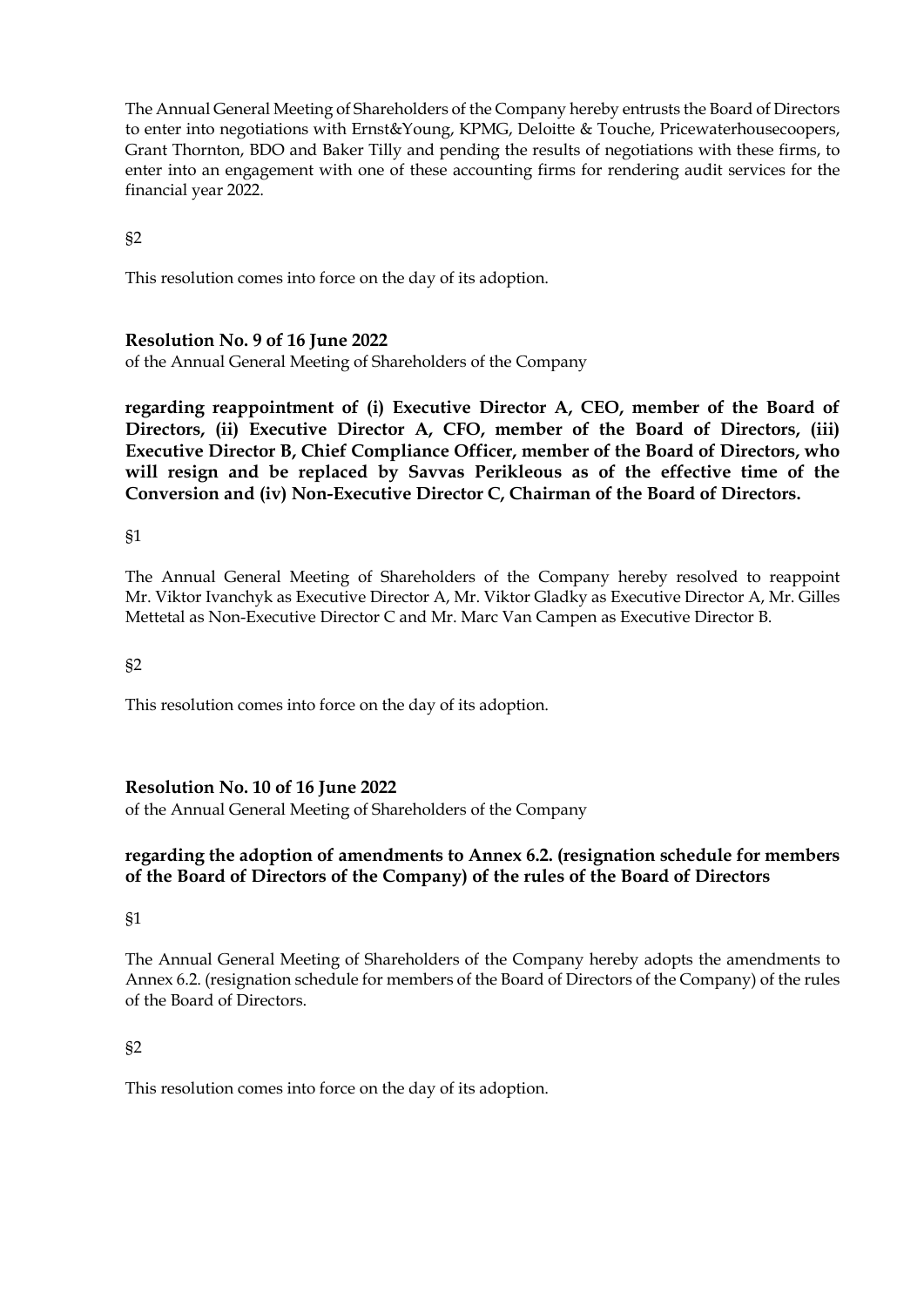#### **Resolution No. 11 of 16 June 2022**

of the Annual General Meeting of Shareholders of the Company

**regarding approval of the Conversion Proposal and granting consent to the Conversion as a whole, including (i) the amendment and restatement of the articles of association of the Company as set forth in the Conversion Proposal and (ii) the election of Savvas Perikleous as a director of the Company to replace Marc M.L.J. van Campen, effective as of the time of Conversion.**

The Annual General Meeting of Shareholders of the Company hereby resolved to approve the Conversion Proposal and to grant consent to the Conversion as a whole, including (i) the amendment and restatement of the articles of association of the Company and (ii) the election of Savvas Perikleous as a director of the Company to replace Marc M.L.J. van Campen, effective as of the time of Conversion

#### **Resolution No. 12 of 16 June 2022**

of the Annual General Meeting of Shareholders of the Company

### **regarding the authorization of the Board of Directors to have the Company repurchase shares in its own capital and determining the terms for, and conditions of, such a repurchase.**

#### §1

The Annual General Meeting of Shareholders of the Company hereby adopts to authorize the Board of Directors to repurchase shares in the capital of the Company up to a maximum of 12,500,000 shares, being 50% of the currently issued and paid up share capital, for a purchase price per share of up to PLN 125.00. Proposal to authorize that the repurchase shall take place through a broker in the open market or in one or more negotiated private transactions and/or one or more self-tender offers and is for the purpose of meeting obligations arising from (i) debt financial instruments exchangeable for or convertible into equity instruments and/or (ii) employee share option programs or other allocations of shares to employees of the Company or of a group entity of the Company. Shares repurchased in negotiated private transactions or through self-tender offers other than through a broker may also be resold in the open market in accordance with Dutch law and the terms of the Company's insider trading policy.

### §2

This resolution comes into force on the day of its adoption.

### **Resolution No. 13 of 16 June 2022**

of the Annual General Meeting of Shareholders of the Company

## **regarding the delegation to the Board of Directors of the authority to issue shares, grant options and other rights to acquire shares and cancel or limit pre-emptive rights.**